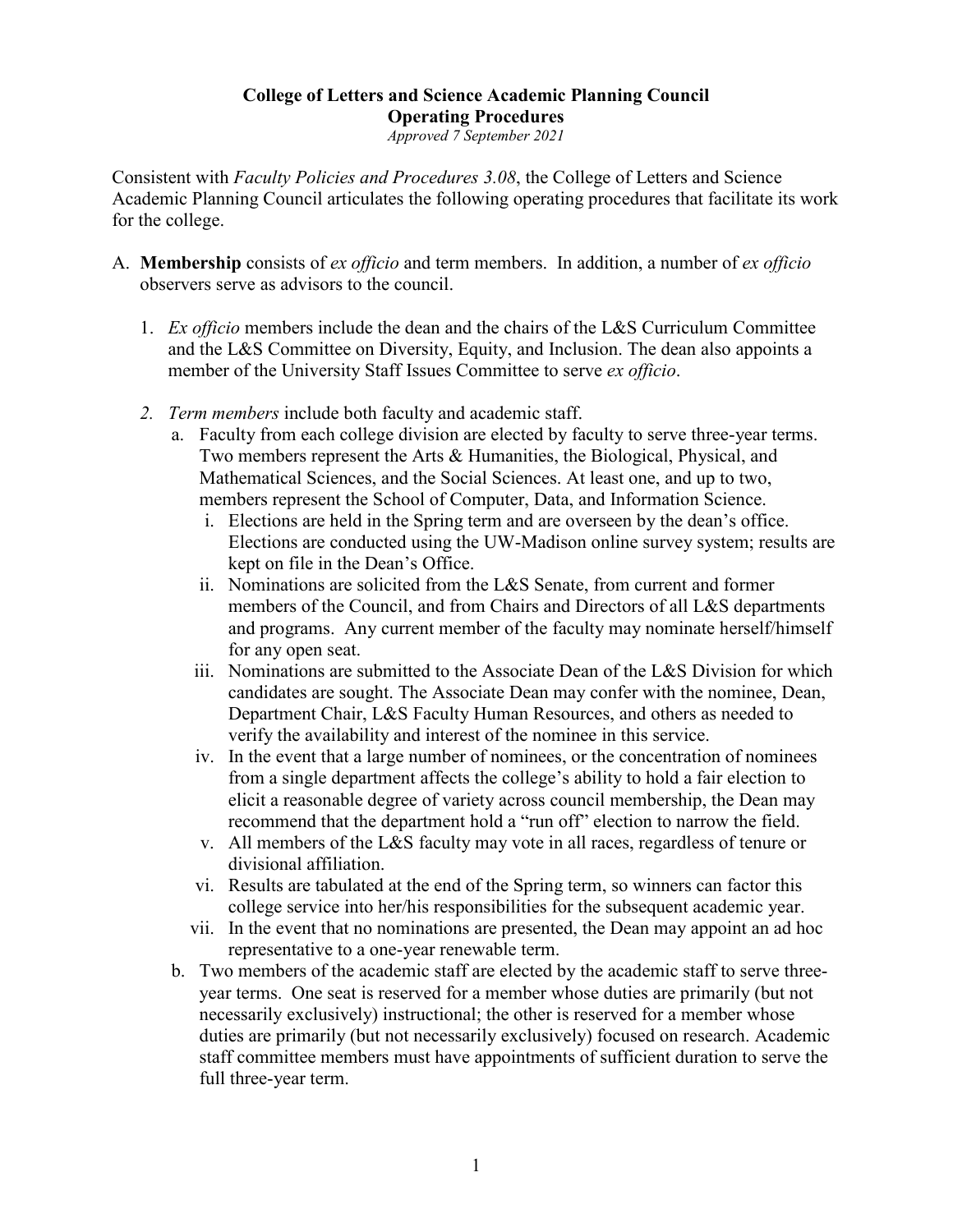- i. Elections are held in the Spring term and are overseen by the L&S Committee on Academic Staff Issues (CASI). Elections are conducted using UW-Madison's online survey system; results are reported to the Dean's Office.
- ii. The CASI invites nominations from all members of the L&S academic staff. In addition, nominations are sought from chairs and directors of L&S departments and programs.
- iii. All members of the L&S Academic Staff, regardless of appointment type or duration of employment, may vote in the election.
- iv. Results are tabulated at the end of the Spring term, so winners can factor this college service into her/his responsibilities for the subsequent academic year. To the extent possible, terms are staggered to ensure continuity of membership over the years.
- 4. *Ex-Officio Observers* include, but are not limited to, the academic, research, and administrative associate deans of the college, and the APC staff liaison. Additional observers may be added to this group at the discretion of the chair, in consultation with the council and the associate deans. These observers are available to answer questions and may participate in discussion, but do not vote on matters before the council.
- 5. *Additional* or *interim members* may be appointed at the dean's discretion (e.g., to expand the council so it can address special questions, to complete elected members' terms).

## B. **Operating procedures** are as follows:

- 1. **Meetings**. The council meets regularly during Fall and Spring terms when classes are in session.
	- i. The council meets from  $1:00 2:30$  p.m., on the first and third Tuesday during the Fall and Spring terms.
	- ii. Additional meetings may be scheduled within a reasonable time upon request of one-third of the council members, or by the dean.
	- iii. To facilitate discussion across college boundaries concerning shared academic programs (e.g., Biology, Environmental Sciences, Environmental Studies), the dean may convene the council to meet in joint session with partner unit councils in other schools/colleges.
- 2. **Chair**. The dean serves as chair of the council. In the event that the dean is unable to serve as chair, the dean may ask one of the academic associate deans to serve as chair, providing that no item under discussion pertains to a department or program that reports to that associate dean. In the event that such discussion is unavoidable, the acting chair may appoint a substitute for purposes of participating in discussion, and will not participate in any formal vote that might be taken as a result of that discussion.
- 3. **Business**. The business of the council includes review of academic programs and departments; review of plans to assess student learning; issues related to creation, contraction, or reorganization of academic programs, departments, and centers within the college; strategic planning and questions affecting the broadly conceived mission of the college; consultation regarding university matters upon which the dean is asked to comment on behalf of the college; and other questions as they arise.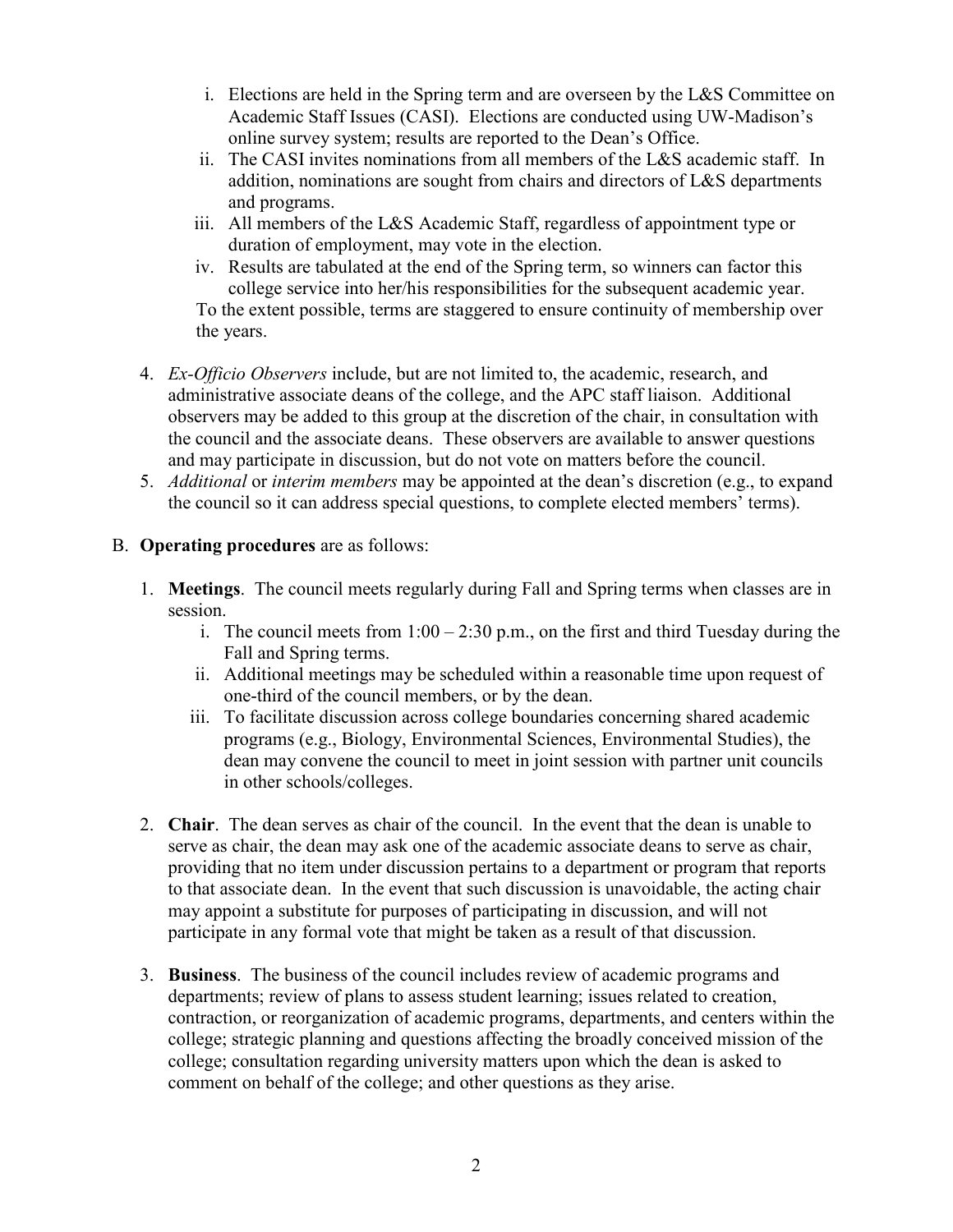- i. Items for APC consideration may be submitted to the council by contacting the dean, the associate deans, or the dean's staff liaison to the council.
- ii. Council members may add items to the agenda in advance of the meeting by contacting the dean, or by requesting an addition during a meeting, with the proviso that to provide adequate notice to the public of the discussion, the item may not be discussed until the next meeting.
- iii. Materials submitted for APC discussion are reviewed by the dean, the relevant associate deans (and/or the dean's senior staff), and the APC staff liaison to ensure that technical questions are addressed prior to their presentation to the council (e.g, proposals to create new centers, institutes, or certificate programs must address all elements required for council approval; proposals involving budget or personnel resources are reviewed as to the college's capacity to enact those changes if approved). Proposals that have an impact across the college will be circulated for comment; the dean has discretion to determine if they should be circulated prior to or following APC consideration.
- iv. The dean prepares the agenda in consultation with the associate deans and staff liaison. Agendas reflect items that are for discussion only and items that require council approval.
- 4. **Meeting agendas** are posted online approximately one week in advance of each meeting. Meeting materials are provided to council members via a link to the Academic Planning Council Box. Materials distributed in advance of the meeting are available on request.
- 5. **Notice of the open meeting** and a copy of each meeting's agenda is provided by posting hard copies outside room 101 South Hall, as well as online.
- 6. **Meetings are conducted** by following the agenda. The chair may, with the consent of council members, change the order of items to address last-minute conflicts in scheduling or to accommodate guests of the council. The chair will invite *ex-officio* observers or guests to lead discussion of items in which those individuals are most expert; generally, academic associate deans will lead discussion of items pertaining to any department or program for which that associate dean is responsible. In the event that the academic associate dean would be in the position of leading discussion of an item regarding her/his own department, the dean may lead discussion instead.
- 7. **General Public Observers**, if present, may contribute to the discussion if recognized by the chair.
- 8. **Voting.** The chair will request a vote on any item requiring formal approval by the council before it can be forwarded to another entity (e.g., the University Academic Planning Council, the Graduate Faculty Executive Committee). These items include, but are not limited to, requests for permission to plan or implement new academic programs (majors); requests to substantially redirect or alter academic programs; requests to establish new certificate programs or formal options within a program; renaming a program; discontinuation of a certificate, program or degree; establishing a dual degree program; establish, rename, restructure, or eliminate a department; establish or eliminate a center or institute; establish or eliminate a Subject Listing; etc. The council may also vote as a means to direct the dean or associate deans to take a particular course of action,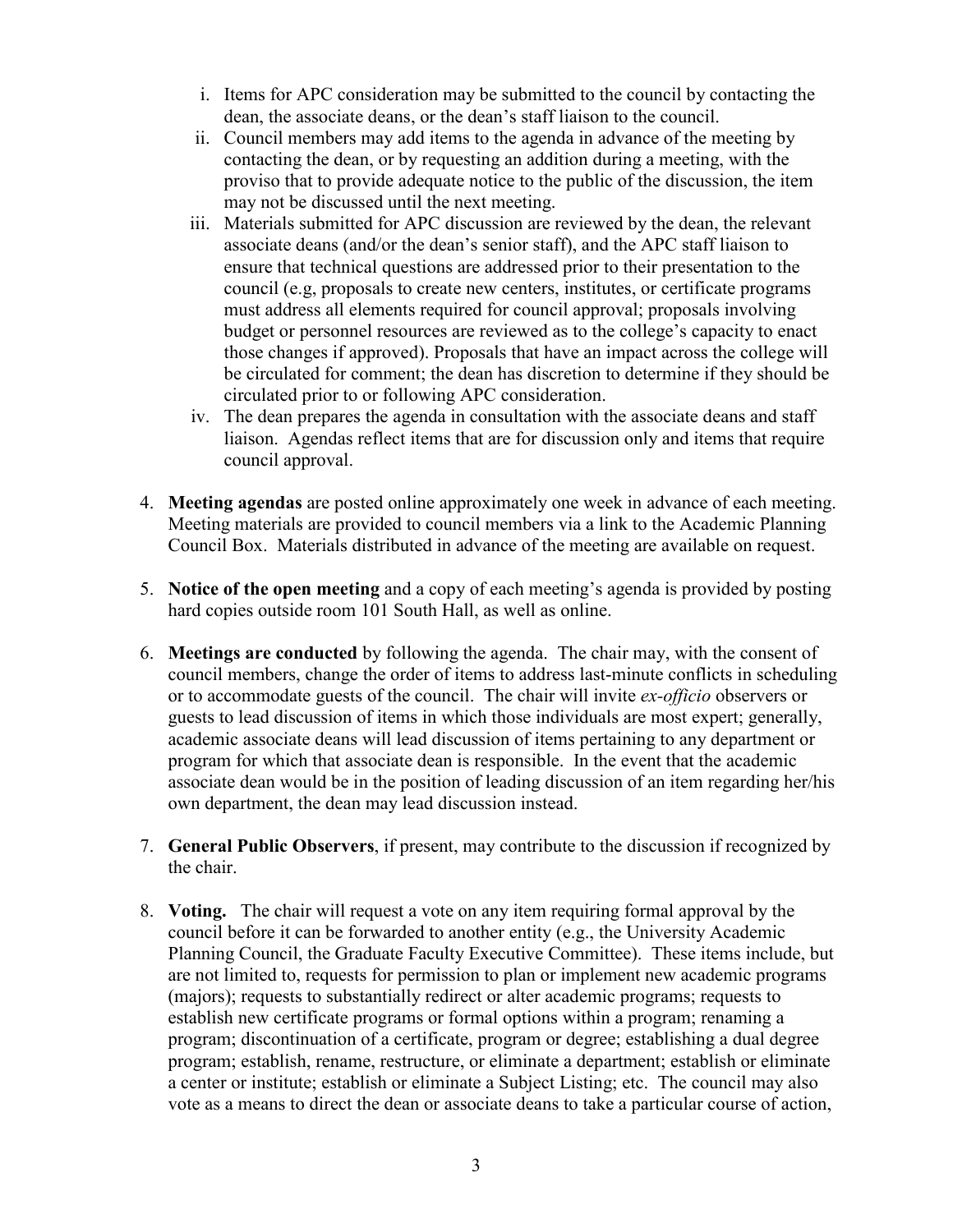or to formally indicate the council's perspective on an issue under discussion.

- 9. **Notes**. Notes are taken by the L&S Administration staff. These notes are circulated in draft form to council members, and may be revised or amended by members prior to adoption as approved by the council. Notes are posted online following approval by the council.
- 10. **Annual Report.** Each Fall, the dean submits a formal report of APC activity to the L&S Faculty Senate. Reports are prepared from the notes of each meeting and consist of formal actions taken by the council, as well as a brief summary of key issues discussed by the council.
- 11. **General information** about the council, its members and procedures is available via the *L&S Administrative Gateway***,** an online compendium of policies, procedures, and guidelines for most business conducted in the college.
- 12. **Periodic review.** Per Section 3.08.B.2.b of *Faculty Policies and Procedures*, the dean will periodically convene a review to evaluate the Council's structure and functions.
- 13. **Amendment and Revision of Operating Procedures.** The dean and council may revise these operating procedures as needed.
- 14. **Contact Information:** For information about the L&S APC, please contact the L&S Dean's Office or the Associate Dean for Academic Planning, Elaine M. Klein elaine.klein@wisc.edu or 265-8484).

Version Record: *First approved by the L&S Academic Planning Council, 25 November 2006 Revised 6 November, 2012 Technical corrections to update committee names and contact information, July 2016 Revised to update current procedures and clarify election practices, May 2019*

UPDATE May 2021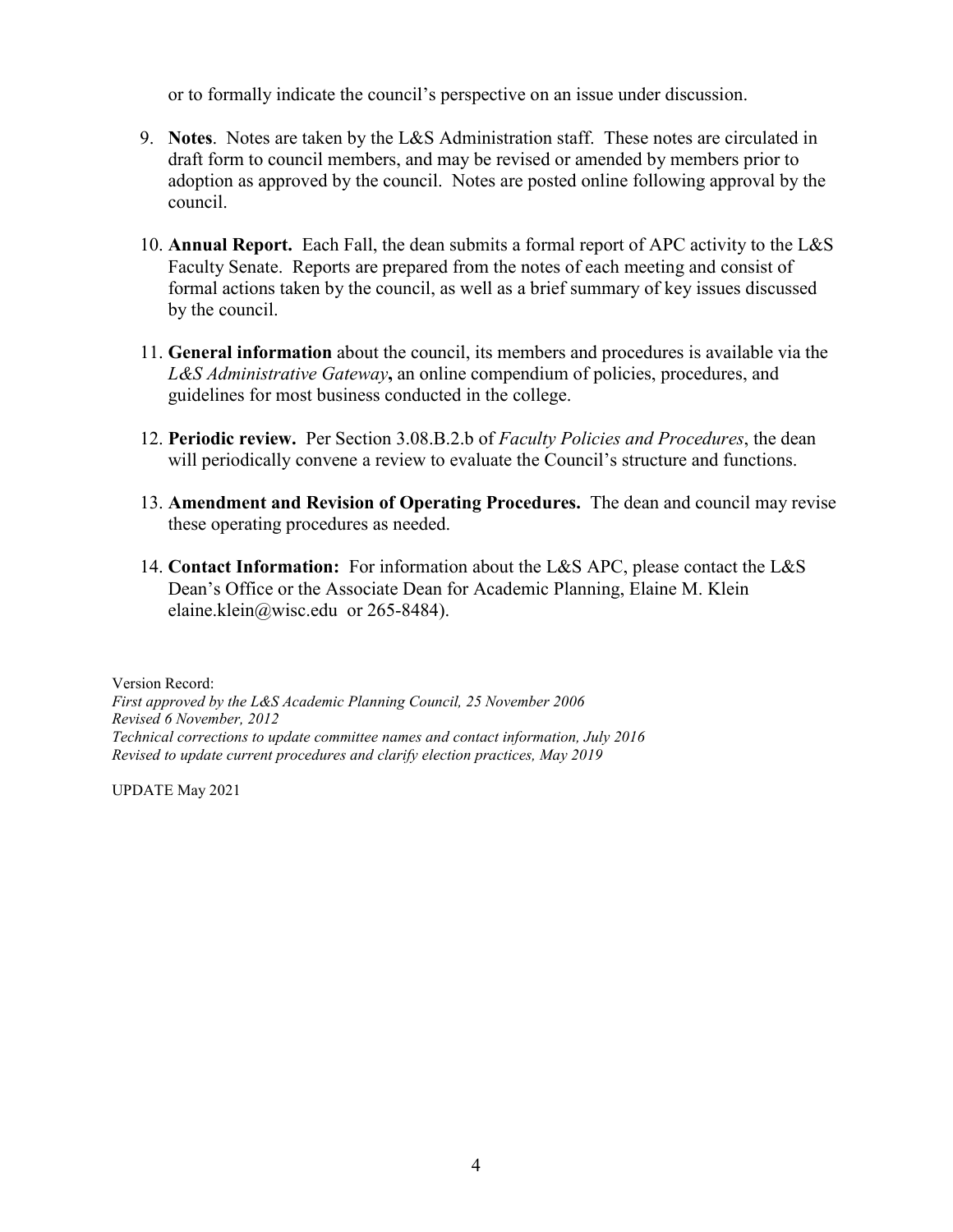## **FROM: FACULTY POLICIES AND PROCEDURES UNIVERSITY OF WISCONSIN-MADISON (As approved by the Faculty Senate on 15 May 1978, with subsequent amendments as of 04 February 2019)**

## SOURCE: [https://secfac.wisc.edu/governance/faculty-legislation/fpp\\_ch\\_3/#3.08.](https://secfac.wisc.edu/governance/faculty-legislation/fpp_ch_3/#3.08)

# 3.08. SCHOOL AND COLLEGE ACADEMIC PLANNING COUNCILS.

The faculty of each school or college shall establish an academic planning council with which the dean shall consult on school or college programs and budgetary planning. The council shall advise the dean on such matters and present departmental, school, or college views and opinions.

- A. MEMBERSHIP. Since considerable variance exists in the size and method of administration of each school or college, the size of each council, the term of membership, and the selection process may vary. Each school or college shall, however, adhere to the following provisions:
	- 1. The dean shall be a member ex-officio.
	- 2. All elected and appointed members of each academic planning council shall be faculty or academic staff whose primary responsibilities are instruction, outreach/extension, and/or research or be academic associate deans.
	- 3. Except as provided elsewhere for the Graduate School Academic Planning Council, at least two-thirds of the membership shall be university faculty elected by the school or college faculty and shall hold no substantial administrative appointment beyond the departmental level.
	- 4. Except as provided elsewhere for the Graduate School Academic Planning Council, at least one member shall be academic staff from the school or college.
	- 5. The process of selection should foster representation of the major divisions of study within a school or college.

Changes in procedures for nomination or election of faculty members shall be approved by the school or college faculty, and transmitted to the University Committee.

- B. PROCEDURES. Except as provided elsewhere for the Graduate School Academic Planning Council:
	- 1. Each council shall be chaired by the dean or his/her designee. At least three times per semester, the council shall meet and the dean shall consult with it on such matters as program review and future development or contraction of academic programs within the school or college. The dean shall schedule an academic planning council meeting within a reasonable time if requested to do so by at least one-third of council faculty members.